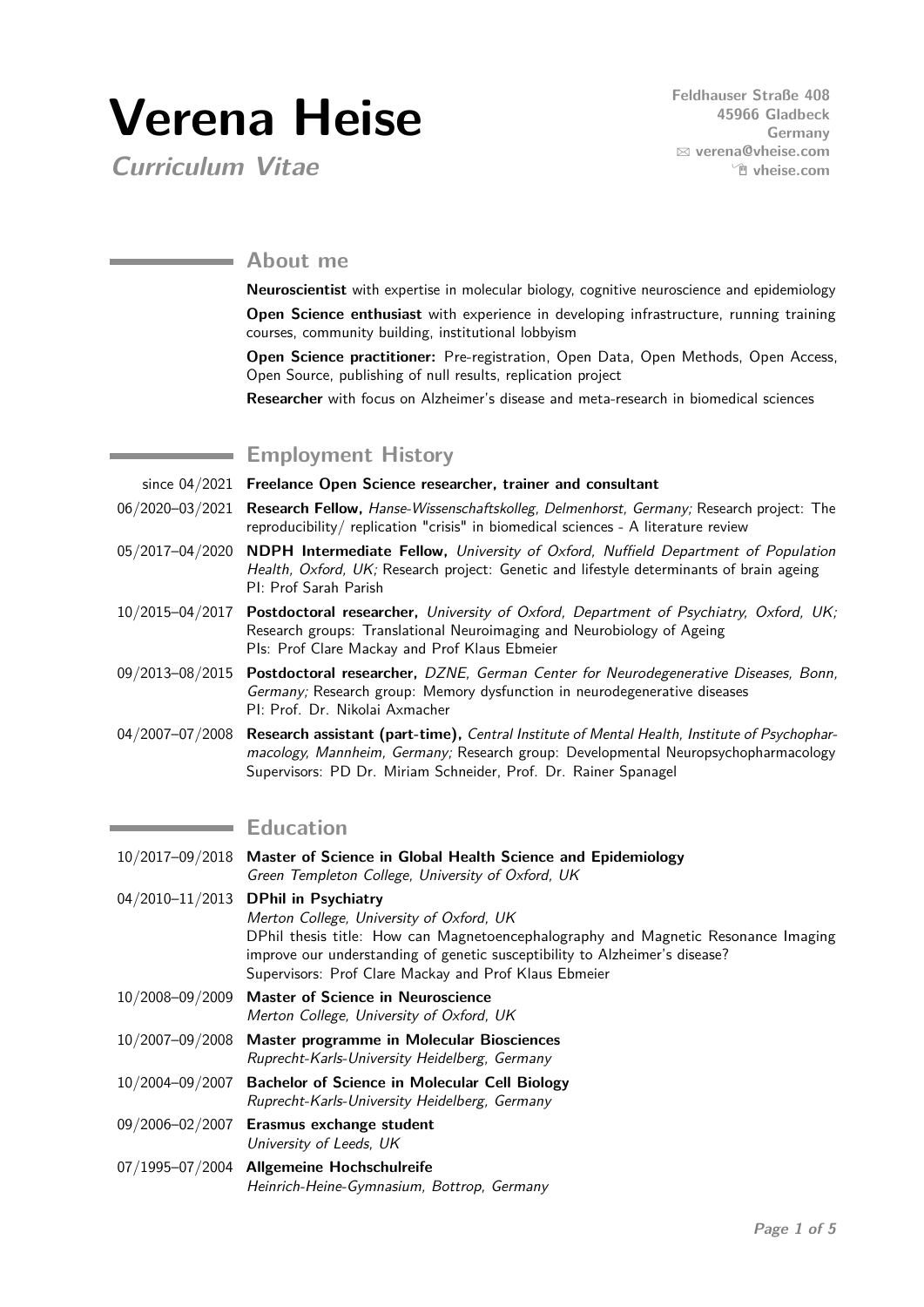| <b>Grants, Fellowships, Scholarships and Awards</b>                                                                 |
|---------------------------------------------------------------------------------------------------------------------|
| since 07/2019 Visiting Fellowship, QUEST Center for Transforming Biomedical Research, Berlin<br>Institute of Health |
| 07/2021-04/2022 Road2Openness project, funded by innOsci, Stifterverband, Germany                                   |
| 06/2020-06/2021 innOsci Future Lab Fellowship, Stifterverband, Germany                                              |
| 2018, 2019 Oxford-Berlin Research Partnership grant for Open Research summer school                                 |
| 05/2017-04/2020 NDPH Intermediate Fellowship                                                                        |
| 04/2010-07/2013 Alzheimer's Research UK PhD scholarship                                                             |
| 10/2008-09/2009 Scholarship of the German Academic Scholarship Foundation (Studienstiftung)                         |

## **Research and infrastructure development**

## **Road2Openness**

since 2021 Developing an online Open Science self-assessment tool for research performing organisations, version 1.0 now available in German:<https://road2openness.de/>

**Meta-research**

since 2020 Systematic literature review of Open Science practices and reproducibility of research evidence in biomedical sciences

**Alzheimer's disease**

- since 2009 Investigating effects of genetic susceptibility to Alzheimer's disease on the human brain **Neuroimaging**
- 2010–2016 Human magnetoencephalography data acquisition and analysis
- since 2009 Human structural and functional magnetic resonance imaging data acquisition and analysis **Open Research practices**
- since 2017 Open Access publishing and publication of null results: [https://doi.org/10.1371/journal.pone.](https://doi.org/10.1371/journal.pone.0181392) [0181392](https://doi.org/10.1371/journal.pone.0181392)
- since 2017 Open data:<https://neurovault.org/collections/2678>
- since 2017 Pre-registration:<https://osf.io/brn3h>
- since 2017 Open source software: R and RStudio for data analysis **Epidemiology**
- since 2017 Working with large-scale epidemiological dataset: UK Biobank
- since 2017 Replication project: Effects of APOE genotype on human brain structure

# **Teaching expertise**

 $\sim$ 

- since 2018 **Lecturer for the annual Berlin-Oxford Open Research summer school:** Introduction to Open Research; Critical Thinking; Empowering ECRs
- 2015–2022 **Lecturer for the WIN MRI graduate programme:** Open Neuroimaging; Molecular biology of a neuron
	- 2017 **Lecturer for the Oxford Online Programme in Sleep Medicine:** Molecular biology of a neuron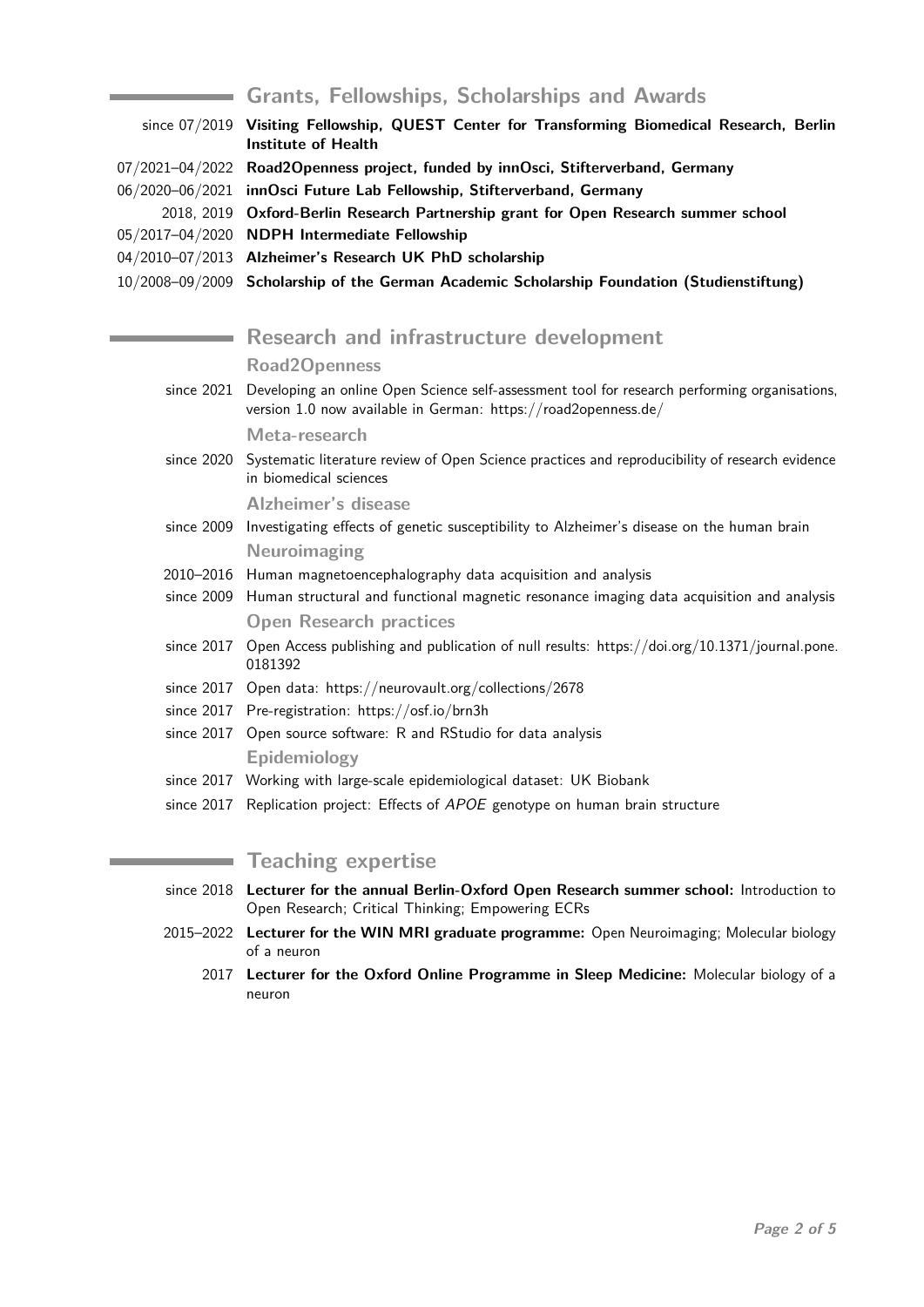# **Invited Open Research talks**

#### **Slides and recordings:<https://osf.io/5rfm6>**

- 2022 **Road2Openness an Open Science self-assessment Tool,** DIPF | Leibniz-Institut für Bildungsforschung und Bildungsinformation (online), Open Science Conference (online)
- 11/2021 **Open Science creating a culture for change,** Open Science Colloquium (online), ZI Mannheim, Germany
- 09/2021 **Online workshop on Robust Research,** Science Outside the Box Symposium, University of Heidelberg, Germany
- 09/2021 **Online talk and workshop on Open Science,** Center for Excellence and Transdisciplinary Studies conference, Milan, Italy
- 2018–2021 **Regular internal talks at Oxford: Robust Research A practical guide**
- 2018–2020 **Robust Research A practical guide,** Brainhack Donostia (online), Imperial College London, Oxford Brookes University, University of Sussex, King's College London, University of Sheffield
	- 11/2020 **Online panel discussion: Practical advice for reproducibility in neuroscience,** Cortex Club, University of Oxford
	- 06/2020 **Corpus Curiosum Webinar: Credibility in Neuroscience**
	- 04/2020 **eLife ECRWednesday Webinar: How ECRs can improve training and research quality at their institutions**
	- 02/2020 **Research Improvement by and for early career researchers,** Reward Equator Conference, Berlin Germany
	- 09/2019 **Talk and workshop on Open and Reproducible Research,** Graduate School retreat, LMU München, Germany
	- 04/2019 **Open Science an ECR perspective,** BNA2019 Festival of Neuroscience, Dublin, Ireland
	- 01/2019 **Research Integrity beyond misconduct,** The Future of Medical Research Integrity and Ethics in Higher Education, Westminster Briefing, London, UK
- 2018, 2019 **Open Science Better Science?** Royal Holloway University of London, University of Cambridge
	- 11/2018 **Junk Science and how to avoid it,** Future Medicine Science Match, Berlin, Germany
	- 10/2018 **Robust Research for Early Career Researchers,** University College Cork, Ireland
	- 09/2018 **The Robust Research Initiative Oxford Changing culture from the bottom up,** Competence Center for Reproducible Science, University of Zurich, Switzerland

## **Membership of Committees**

٠

- since 12/2021 **Expert Group for FAIR Data and Software Supporting Reproducibility,** Knowledge **Exchange**
- since 12/2018 **Advisory Board for Credibility in Neuroscience,** British Neuroscience Association <https://www.bnacredibility.org.uk>
- 05/2020–11/2021 **Expert Group for Publishing Reproducible Research Output,** Knowledge Exchange <https://knowledge-exchange.info/event/publishing-reproducible-research-output>
- 10/2018–04/2020 **Lead for Open Science Community theme,** Wellcome Centre for Integrative Neuroimaging, University of Oxford

<https://www.win.ox.ac.uk/open-neuroimaging/open-neuroimaging-project>

09/2017–04/2020 **Steering group of Reproducible Research Oxford,** University of Oxford <https://ox.ukrn.org>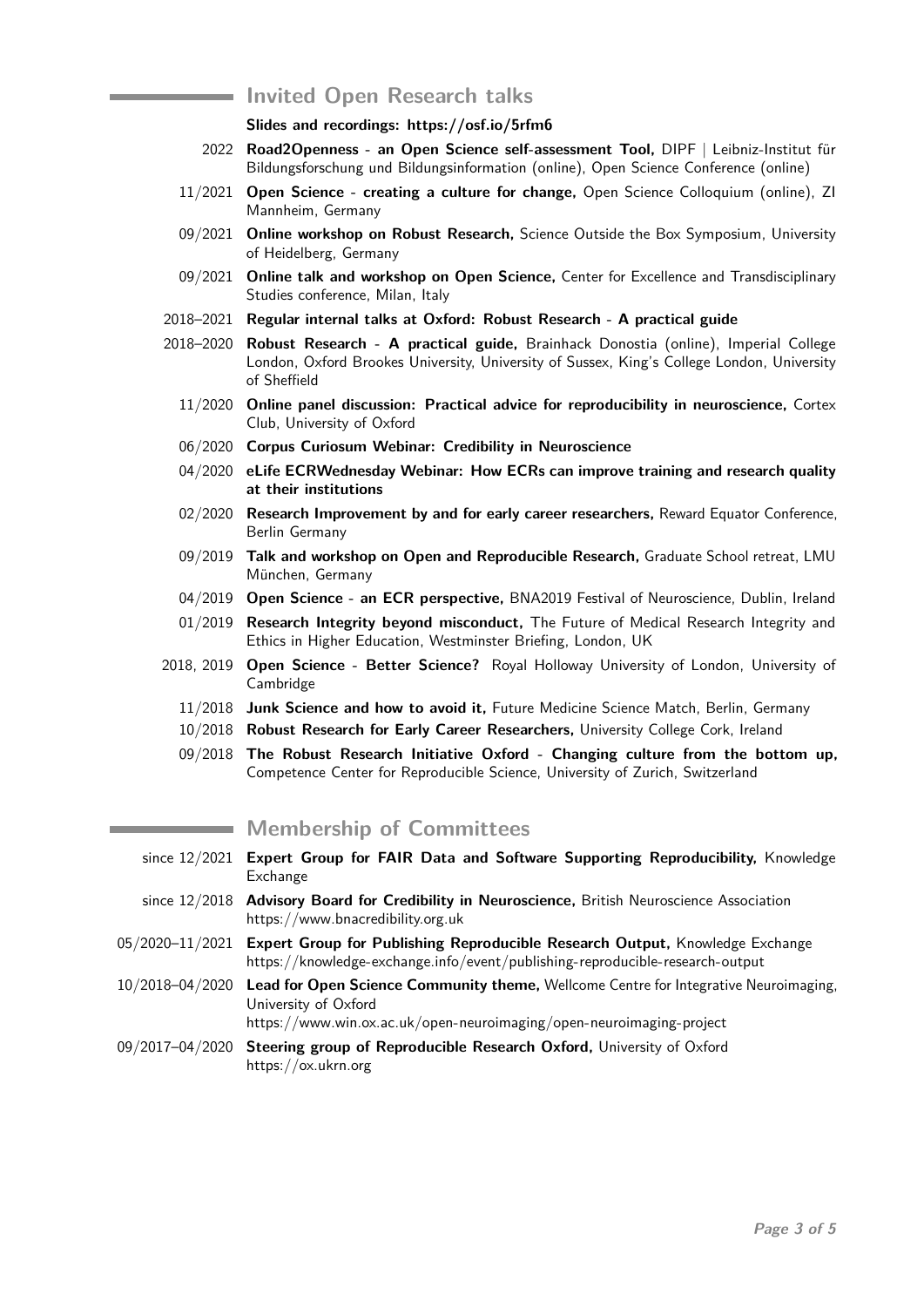**Project and Community Management**

- 2022 **Co-organiser,** Virtual Brainstorming Event on Making reproducibility and open science education and training the norm
- 2021 **Co-organiser,** Virtual Brainstorming Event on Education meets Reality
- 2020 **Co-organiser,** Reproducible Research Oxford launch event
- since 2018 **Co-organiser,** annual Berlin-Oxford Open Research summer schools
- 2017, 2018 **Co-organiser,** Oxford Reproducibility Schools
	- 2017 **PRINCE2 Foundation and Practitioner certificate in Project Management**
- 2016, 2017 **Co-organiser,** Oxford Dementia Research Days

# **Research Outputs**

Google scholar profile:<https://tinyurl.com/y3kqvrug>

#### **Open data**

2017 **Summary statistics** for the MRI-based analyses of the project: Uncoupling protein 2 Haplotype does not affect Human Brain Structure and Function in a Sample of Community-Dwelling Older Adults:<https://neurovault.org/collections/2678/>

#### **Preregistration**

2017 Effects of APOE genotype on human brain structure:<https://osf.io/brn3h>

#### **Preprints**

- 2022 **V Heise**, C Holman, ..., T Weissgerber: Ten simple rules to implement open and reproducible research practices after attending a training course.<https://osf.io/qcpv4>
- 2021 BA Kent, C Holman, ..., **V Heise**, ..., C Zaza, T Weissgerber: Empowering Early Career Researchers to Improve Science.<https://osf.io/p5evw/>

#### **Journal articles**

First authorships

- 2017 **V Heise**, E Zsoldos, S Suri, C Sexton, A Topiwala, N Filippini, A Mahmood, CL Allan, A Singh-Manoux, M Kivimäki, CE Mackay, KP Ebmeier: Uncoupling protein 2 Haplotype does not affect Human Brain Structure and Function in a Sample of Community-Dwelling Older Adults. **PLoS ONE** 12(8): e0181392.
- 2014 **V Heise**, N Filippini, AJ Trachtenberg, S Suri, KP Ebmeier, CE Mackay: Apolipoprotein E genotype, gender and age modulate connectivity of the hippocampus in healthy adults. **NeuroImage** 98:23-30.
- 2011 V Heise, N Filippini, KP Ebmeier, CE Mackay: The APOE  $\epsilon$ 4 allele modulates brain white matter integrity in healthy adults. **Molecular Psychiatry** 16:908-916.

#### Co-authorships

- 2020 E Zsoldos, A Mahmood, N Filippini, S Suri, **V Heise**, L Griffanti, CE Mackay, A Singh-Manoux, M Kivimäki, KP Ebmeier: Association of mid-life stroke risk with structural brain integrity and memory performance at older ages: A longitudinal cohort study. **Brain Communications** 2:fcaa026.
- 2019 A Topiwala, S Suri, CL Allan, V Valkanova, N Filippini, CE Sexton, **V Heise**, E Zsoldos, A Mahmood, A Singh-Manoux, CE Mackay, M Kivimäki, KP Ebmeier: Predicting cognitive resilience from midlife lifestyle and multi-modal MRI: A 30-year prospective cohort study. **PLoS ONE** 14(2): e0211273.
- 2019 RA Feis, MJRJ Bouts, EGP Dopper, N Filippini, **V Heise**, AJ Trachtenberg, JC van Swieten, MA van Buchem, J van Der Grond, SARB Rombouts, CE Mackay: Multimodal MRI of grey matter, white matter, and functional connectivity in cognitively healthy mutation carriers at risk for frontotemporal dementia and Alzheimer's disease. **BMC Neurology** 19:343.